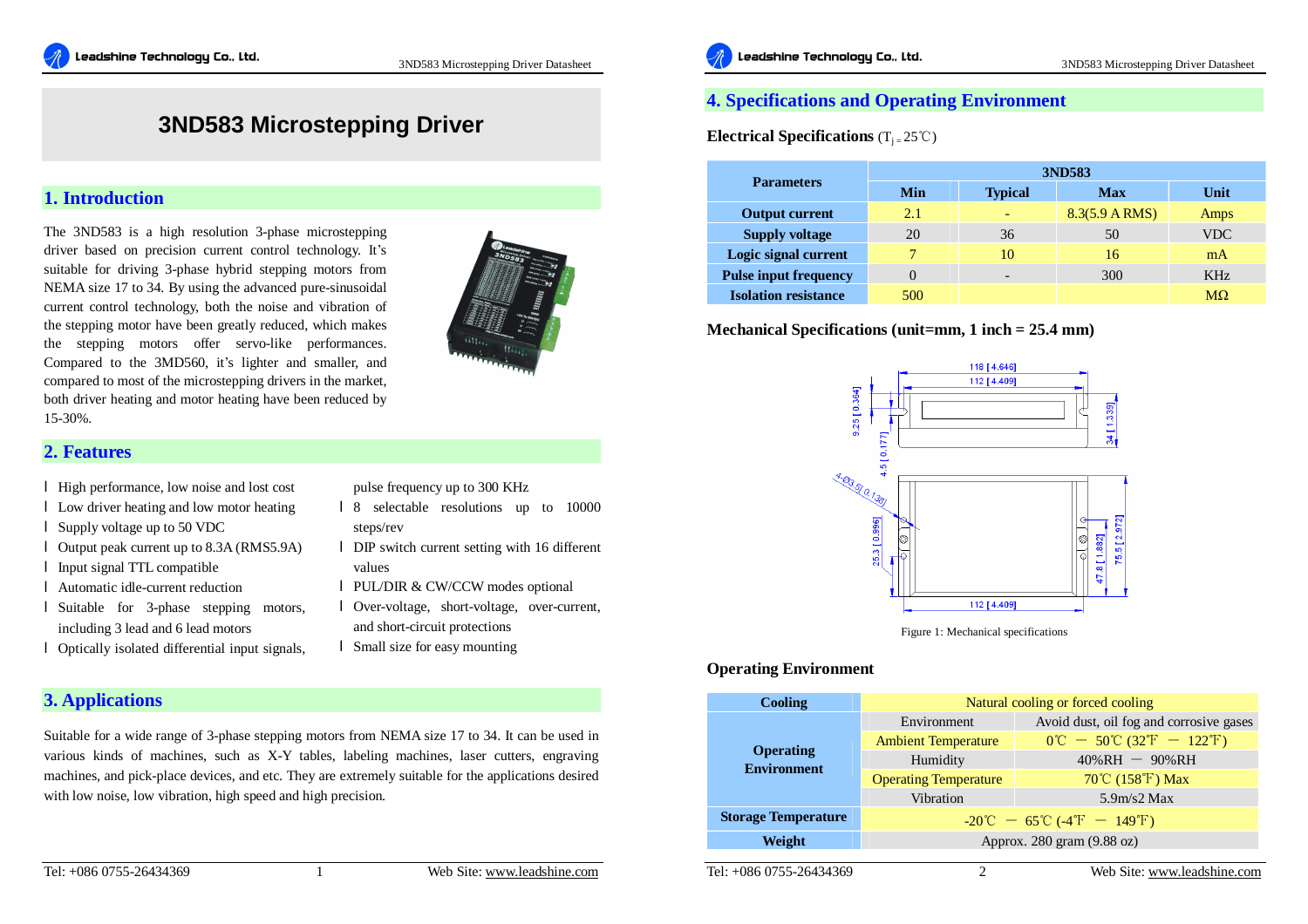## **5. Pin Assignment and Description**

The 3ND583 has two connectors, connector P1 for control signals connections, and connector P2 for power and motor connections. The following tables are brief descriptions of the two connectors.

#### **Connector P1 Configurations**

| <b>Pin Function</b> | <b>Details</b>                                                                                                                                                    |
|---------------------|-------------------------------------------------------------------------------------------------------------------------------------------------------------------|
| $PUL+(+5V)$         | <u>Pulse signal:</u> In single pulse (pulse/direction) mode, this input represents<br>pulse signal, effective for each rising edge or falling edge (set by inside |
|                     | jumper J1); 4-5V when PUL-HIGH, 0-0.5V when PUL-LOW. In double                                                                                                    |
|                     | pulse mode (pulse/pulse) this input represents clockwise (CW) pulse. For                                                                                          |
| PUL-(PUL)           | reliable response, pulse width should be longer than 1.5µs. Series connect                                                                                        |
|                     | resistors for current-limiting when $+12V$ or $+24V$ used.                                                                                                        |
|                     | DIR signal: In single-pulse mode, this signal has low/high voltage levels,                                                                                        |
| $DIR+(+5V)$         | representing two directions of motor rotation; in double-pulse mode (set by                                                                                       |
|                     | inside J1), this signal is counter-clock (CCW) pulse, effective for low level.                                                                                    |
| DIR-(DIR)           | For reliable motion response, DIR signal should be ahead of PUL signal by                                                                                         |
|                     | 5µs at least. 4-5V when DIR-HIGH, 0-0.5V when DIR-LOW.                                                                                                            |
| $ENA+(+5V)$         | <b>Enable signal:</b> This signal is used for enabling/disabling the driver. High                                                                                 |
|                     | level (NPN control signal, PNP and Differential control signals are on the                                                                                        |
| <b>ENA-(ENA)</b>    | contrary, namely Low level for enabling.) for enabling the driver and low                                                                                         |
|                     | level for disabling the driver. Usually left UNCONNECTED (ENABLED).                                                                                               |

#### **Selecting CW/CCW or PUL/DIR Mode**

There is a jumper J1 (including pin 1 to pin 9) inside the 3ND583 specifically for selecting pulse signal mode. Settings for the one-pulse mode (PUL/DIR) and for the double-pulse mode (CW/CCW) are shown in the following figure. Default mode out of factory is PUL/DIR mode and effective at rising edge.

|                                                           |  | 23456789 |  |  |  |
|-----------------------------------------------------------|--|----------|--|--|--|
| $J1 \n\blacksquare \circ \blacksquare \circ \blacksquare$ |  |          |  |  |  |

|  | 9345 |  |                                                           |  |  |
|--|------|--|-----------------------------------------------------------|--|--|
|  |      |  | $\circ$ $\bullet$ $\bullet$ $\bullet$ $\bullet$ $\bullet$ |  |  |

1 2 3 4 5 6 7 8 9  $\text{II}$  or  $\blacksquare$ or  $\blacksquare$ or  $\blacksquare$ 

(a) PUL/DIR mode and effective at rising edge (b) PUL/DIR mode and effective at falling edge

|                                                                                                                          |  |  |  | 2 3 4 5 6 7 8 9 |  |
|--------------------------------------------------------------------------------------------------------------------------|--|--|--|-----------------|--|
| $\mathop{1\hskip-2.5pt {\rm\,I}}\nolimits$ $\mathop{0}$ $\mathop{0}$ $\mathop{0}$ $\mathop{0}$ $\mathop{0}$ $\mathop{0}$ |  |  |  |                 |  |

(c) CW/CCW mode and effective when the (d) CW/CCW mode and effective when the opto-coupler of the fixed level in conducting state opto-coupler of the fixed level in off state

Figure 2: Control signal mode setting jumper

 $\mathsf{T}$ 

**Notes:** For (c), the user should move R137 (a 0Ω resistor) to R136 besides setting J1, and let R137 NC (open circuit).



#### **Connector P2 Configurations**

| <b>Pin Function</b> | <b>Details</b>                                                                         |
|---------------------|----------------------------------------------------------------------------------------|
| <b>GND</b>          | DC power ground                                                                        |
| <b>VDC</b>          | DC power supply, $+20VDC - +50VDC$ , Including voltage fluctuation and<br>EMF voltage. |
| U                   | Motor phase U                                                                          |
| v                   | Motor phase V                                                                          |
| W                   | Motor phase W                                                                          |

*Remark:* Please note that motion direction is also related to motor-driver wiring matches. Exchanging the connections of two wires of a coil to the driver will reverse motor motion direction. (For example, reconnecting motor phase U to driver Phase V and motor phase V to driver phase U will reverse motor motion direction).

# **6. Output Current and Microstep Resolution Settings**

#### **Setting Proper Output Current**

For a given motor, higher driver current will make the motor output more torque, but at the same time causes more heating in the motor and driver. Therefore, output current is generally set to be such that the motor will not overheat for long time operation. Phase current rating supplied by motor manufacturer is important in selecting driver current, however the selection also depends on leads and connection.

#### **DIP Setting for Dynamic Current**

The 3ND583 uses an 8-bit DIP switch to set motor dynamic current, standstill current and microstep resolution, as shown below:

|                                | Dynamic Current |  |             | Microstep Resolution |  |  |  |  |
|--------------------------------|-----------------|--|-------------|----------------------|--|--|--|--|
|                                |                 |  | 2 3 4 5 6 7 |                      |  |  |  |  |
| Standstill Current (half/full) |                 |  |             |                      |  |  |  |  |

The first four bits (SW1, 2, 3, 4) of the DIP switch are used to set the dynamic current. Select a

setting closest to your motor's required current.

| Peak current $(A)$ | RMS(A) | SW1        | SW2        | SW3        | SW4 |
|--------------------|--------|------------|------------|------------|-----|
| 2.1                | 1.5    | <b>OFF</b> | <b>OFF</b> | <b>OFF</b> | OFF |
| 2.5                | 1.8    | ON         | <b>OFF</b> | <b>OFF</b> | OFF |
| 2.9                | 2.1    | <b>OFF</b> | ON         | <b>OFF</b> | OFF |

Tel: +086 0755-26434369 4 Web Site: [www.leadshine.com](http://www.leadshine.com)